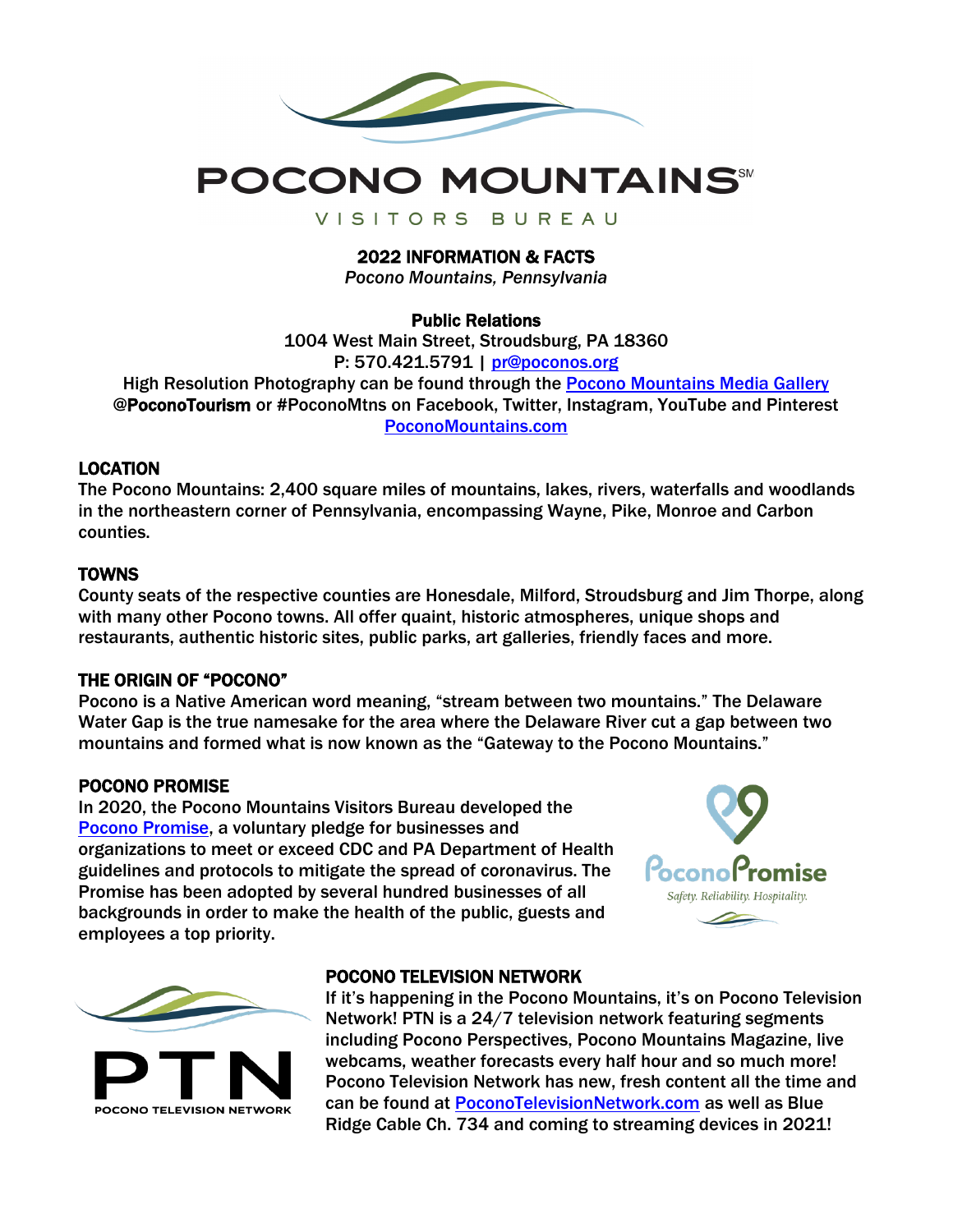

# **STATISTICS**

- Number of visitors per year: 27.9 million person-trips, combining both overnight and day trips\*
- Highest point: Mt. Ararat, Preston, PA in Wayne County | Elevation: 2,654 feet
- Lowest point: Bushkill, PA in Pike County | Elevation: 340 feet
- Total lakes: 150
- Total river miles: 170 (includes Delaware, Lehigh and Lackawaxen rivers)
- Natural springs and brooks: The Pocono Mountains contains the largest number of highquality and exceptional-value streams and water systems in the Commonwealth of Pennsylvania.
- State Parks: Nine State Parks covering a total of 35,537 acres. The parks are Beltzville, Big Pocono, Gouldsboro, Hickory Run, Lehigh Gorge, Promised Land, Prompton, Tobyhanna and Varden Conservation Area.
- Two National Parks: The Delaware Water Gap National Recreation Area covers 40 miles of the Delaware River from north of Milford, PA to south of Delaware Water Gap, PA. Total acres are 70,000. The DWGNRA saw 3,374,865 visitors in 2019, the first increase in a decade according to the National Park Service.

The Upper Delaware Scenic and Recreational River stretches 73.4 miles along the Pennsylvania and New York border. It includes riffles and Class I and II rapids between placid pools and eddies.

- State Forest: 81,958 acres of state forest land
- Hiking trails: More than 126 total trails equaling 261+ miles of trails.
- More than 30 golf courses, which are home to hundreds of holes, including championship courses built by Donald Ross, Jack Nicklaus, A.W. Tillinghast and Robert Trent Jones.
- Four Indoor Waterparks: Camelback Resort & Aquatopia Indoor Waterpark, Great Wolf Lodge, Kalahari Resorts and Conventions (Largest Indoor Waterpark Resort in the U.S.) and Split Rock Hotel's H2Oooohh! Indoor Waterpark
- Shopping: Abundant antiquing, numerous unique shops located in quaint towns and The Crossings Premium Outlets (home to over 100 name-brand factory stores).
- Festivals: From family-friendly fairs to chic food and wine events, the region's year-round festivals provide memorable fun for everyone.
- Ski areas: Six major ski areas all offering alpine skiing, snowboarding and snow tubing: Big Boulder Ski Area, Blue Mountain Ski Area, Camelback Mountain Resort, Jack Frost Mountain, Shawnee Mountain and Ski Big Bear at Masthope Mountain. Skiing is also available at Skytop Lodge for guests.
- Ski trails and terrain parks: more than 155 trails
- Snow tubing: Snow tubing is a great way to spend the day on the slopes, no skill required just smiles and warm clothes. All six ski areas offer snow tubing. Several resorts also offer snow tubing for their guests.
- Snow making: 100% snow making on 636 skiable acres
- Year-round events: The four counties of the Pocono Mountains offer a wide variety of events. Visit [PoconoMountains.com/events](https://www.poconomountains.com/events/) to learn more.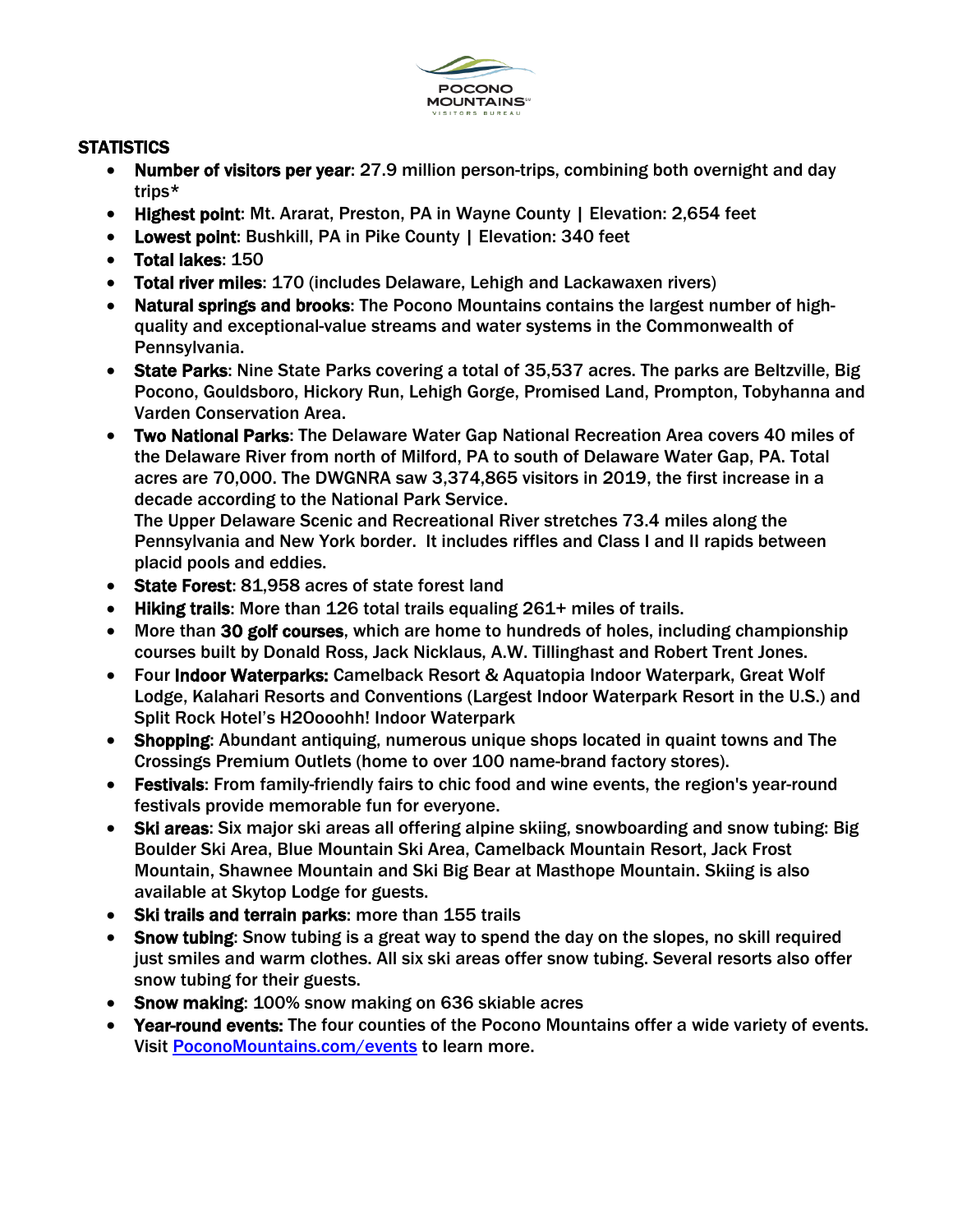

# SPRING/SUMMER RECREATION

- Lehigh River: Known for its whitewater rafting outfitters. Most also offer multiple-day trips, float trips, canoeing/kayaking and additional activities such as mountain biking, skirmish paintball, outdoor barbecues, group specials and themes.
- Delaware River: A bit calmer makes for excellent canoeing trips. Most canoeing outfitters also offer lessons, kayaking, whitewater rafting, float trips, tubing, camping, paintball, group specials and themes.
- Fishing areas: 122 miles of stocked river; 11,285 acres of stocked lakes, including the third largest man-made lake in Pennsylvania, Lake Wallenpaupack.
- Festivals/Fairs: Four county fairs; more than 20 festivals celebrating culture, heritage, music and food
- Over 15 museums showcasing the historical, cultural and artistic importance of the region
- Pocono Raceway is home to the NASCAR Cup Series Doubleheader Weekend.
- 19 waterfalls: Most are free and open to the public.
- Two outdoor waterparks: Camelbeach Mountain Waterpark and Costa's Family Fun Park.
- Treetop ropes courses: These exhilarating obstacle courses, found throughout the region, are set in the natural mountain environment, with aerial obstacles suspended between trees. The courses include zip lines, suspended bridges, scramble nets, swinging logs and much more.

# FALL RECREATION

- Fall foliage: Over 127 varieties of trees, shrubs and plants can be found. Three zones of coloration occur in the Poconos. A Fall Foliage Forecast is available to check conditions of the changing leaves online at [PoconoMountains.com/fall.](https://www.poconomountains.com/seasons/fall-in-the-pocono-mountains/)
- 25 ways to view fall foliage: Hiking, skydiving, mountain biking, zip lining, horseback riding, fall foliage rail excursions, environmental education events, rafting, kayaking, canoeing, sail boating, hayrides, apple or pumpkin picking, golfing, fall foliage air tours, vineyard tours, fishing, drives through the countryside, fall festivals, walking tours, camping, Blue Lightning Tubing and a Mountain Coaster, playing disc golf, treetop adventure courses, and from the porch of a quaint bed and breakfast or country inn.
- Three old-fashioned train rides: The Stourbridge Line, Honesdale, PA; Lehigh Gorge Scenic Railway, Jim Thorpe, PA; Steamtown National Historic Museum, Scranton, PA
- Hiking trails: 126 total trails equaling 261 miles of trails

# WINTER RECREATION

- On the slopes: There are six ski areas that offer alpine skiing, snowboarding and snow tubing. Lessons, children's programs and group rates are available.
- Several places offer ice skating (indoor and/or outdoor).
- Winter horseback riding or horse-drawn sleigh rides are available throughout the area.
- Snowmobiling is available at various locations throughout the winter season.
- A dozen properties and parks offer cross-country skiing, a few properties and parks offer snowshoeing, and one property offers dogsledding.

Some of these activities require your own equipment